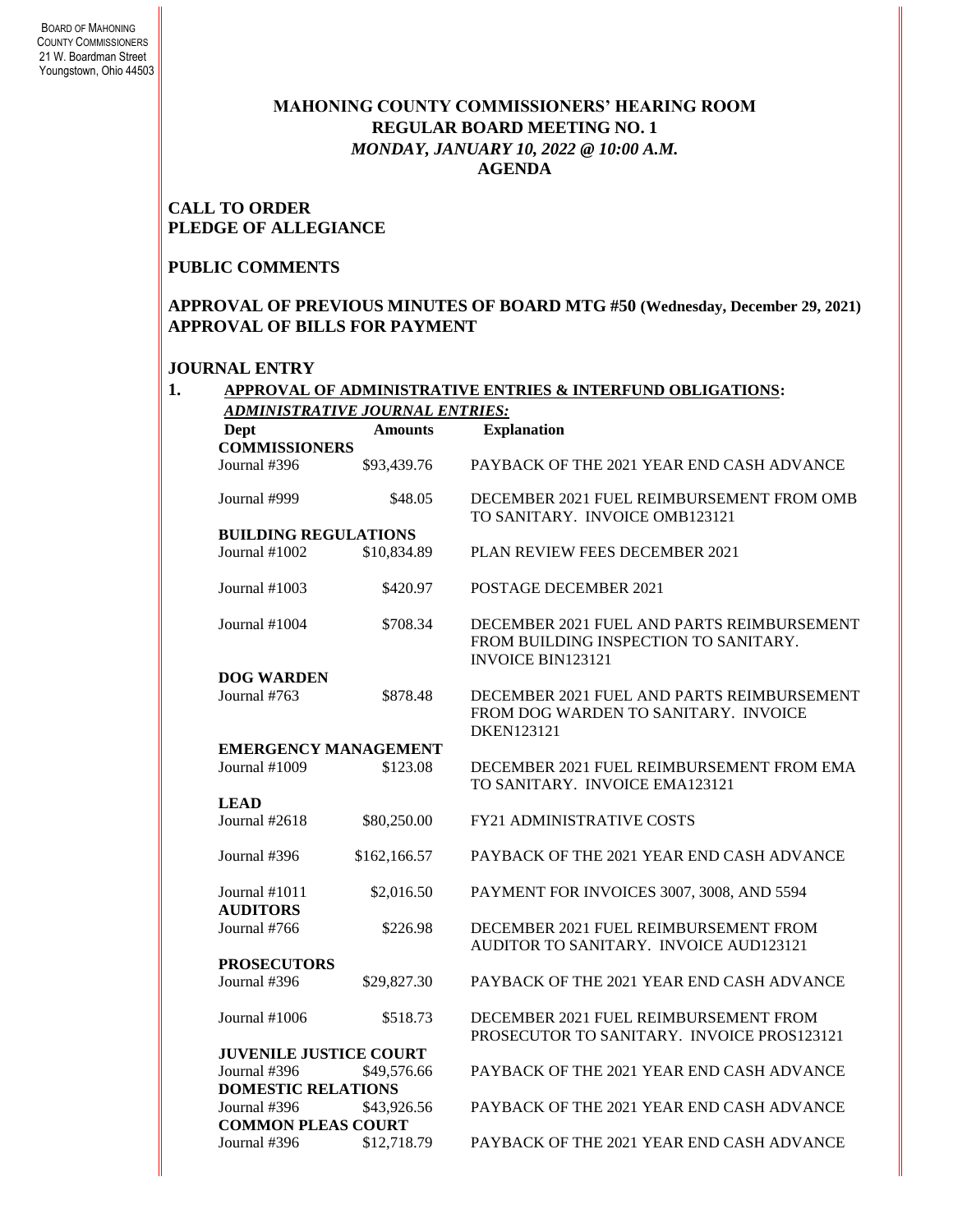| Journal #396                                      | \$45,086.11 | PAYBACK OF THE 2021 YEAR END CASH ADVANCE      |  |  |  |  |
|---------------------------------------------------|-------------|------------------------------------------------|--|--|--|--|
| <b>MAHONING VALLEY LAW ENFORCEMENT TASK FORCE</b> |             |                                                |  |  |  |  |
| Journal #396                                      | \$54,252.75 | PAYBACK OF THE 2021 YEAR END CASH ADVANCE      |  |  |  |  |
| <b>CORONER</b>                                    |             |                                                |  |  |  |  |
| Journal #775                                      | \$226.20    | DECEMBER 2021 FUEL REIMBURSEMENT FROM          |  |  |  |  |
|                                                   |             | CORONER TO SANITARY. INVOICE COR123121         |  |  |  |  |
| <b>ENGINEER</b>                                   |             |                                                |  |  |  |  |
| Journal #767                                      | \$14,996.97 | DECEMBER 2021 FUEL REIMBURSEMENT FROM          |  |  |  |  |
|                                                   |             | ENGINEER TO SANITARY. INVOICE HWY123121        |  |  |  |  |
| VETERAN SERVICES                                  |             |                                                |  |  |  |  |
| Journal #598                                      | \$94,274.18 | 2022 OFFICE SECURITY FOR VETERANS COMMISSION   |  |  |  |  |
|                                                   |             |                                                |  |  |  |  |
| Journal #772                                      | \$977.59    | DECEMBER 2021 FUEL REIMBURSEMENT FROM          |  |  |  |  |
|                                                   |             | <b>VETERANS TO SANITARY. INVOICE VET123121</b> |  |  |  |  |
| <b>FAMILY AND CHILD FIRST COUNCIL</b>             |             |                                                |  |  |  |  |
| Journal #396                                      | \$88,595.21 | PAYBACK OF THE 2021 YEAR END CASH ADVANCE      |  |  |  |  |
| <b>MENTAL HEALTH &amp; RECOVERY BOARD</b>         |             |                                                |  |  |  |  |
| Journal #396                                      | \$37,104.25 | PAYBACK OF THE 2021 YEAR END CASH ADVANCE      |  |  |  |  |
|                                                   |             |                                                |  |  |  |  |
| Journal #596                                      | \$2,862.75  | JANUARY 2022 RENT                              |  |  |  |  |

#### **2. TRAVELS:**

- a. CONVENTION & VISITORS: Attend Ohio Association of CVB's, Ohio Travel Association, Adventures in Northeast Ohio, Ohio's Appalachia County, other regional and State-wide workshops, meetings, seminars, training, travel shows, etc., within the State of Ohio & PA for the year 2022 & travel/trade show in 2023estimated at \$6,500.00. (non-general)
- b. RISK MANAGEMENT: Attend BWC, CORSA CCAO, OPELRA, PRIMA, PERRP /OSHA, CLCCA meetings, seminars, conferences and training within the State of Ohio for the year 2022-estimated at \$3,000.00. (non-general)
- c. SANITARY: Attend various CSEAO, SCEIG, OWWA, Ohio EPA, CCAO, USDA, Ohio Development Agencies, ARC, CDBG meetings, seminars, etc., within the State of Ohio and/or other destinations for the year 2022-estimated at \$3,000.00. (nongeneral)
- d. SHERIFF: Attend Firearms Qualifications, State Mandated Training, BSSA, Attorney General Law Conferences, meetings, training seminars, etc., within the State of Ohio for the year 2022-estimated at \$10,000.00. (non-general)

# **3. AGREEMENTS:**

- a. FACILITIES: Agreement with M&L Equipment Co. to remove and replace three (3) commercial dryers at the Justice Center in the amount of \$42,550.00. (general)
- b. JJC: Agreement with Tri-Area Electric for the replacement of two (2) disconnect/starter boxes in the gym at the Juvenile Justice Center in the amount of \$3,450.00. (general)
- c. LEAD-BASED: Agreement with W&W Construction for CHIP home repair work at 17 First Street in the amount of \$8,770.00. (non-general)
- d. LEAD-BASED: Agreement with Gary M Crim, Inc., for CHIP home repair work at 377 Poland Avenue in the amount of \$11,420.00. (non-general)
- e. LEAD-BASED: Agreement with Howland Co., LLC for CHIP home repair work at 2550 Redgate in the amount of \$10,552.00. (non-general)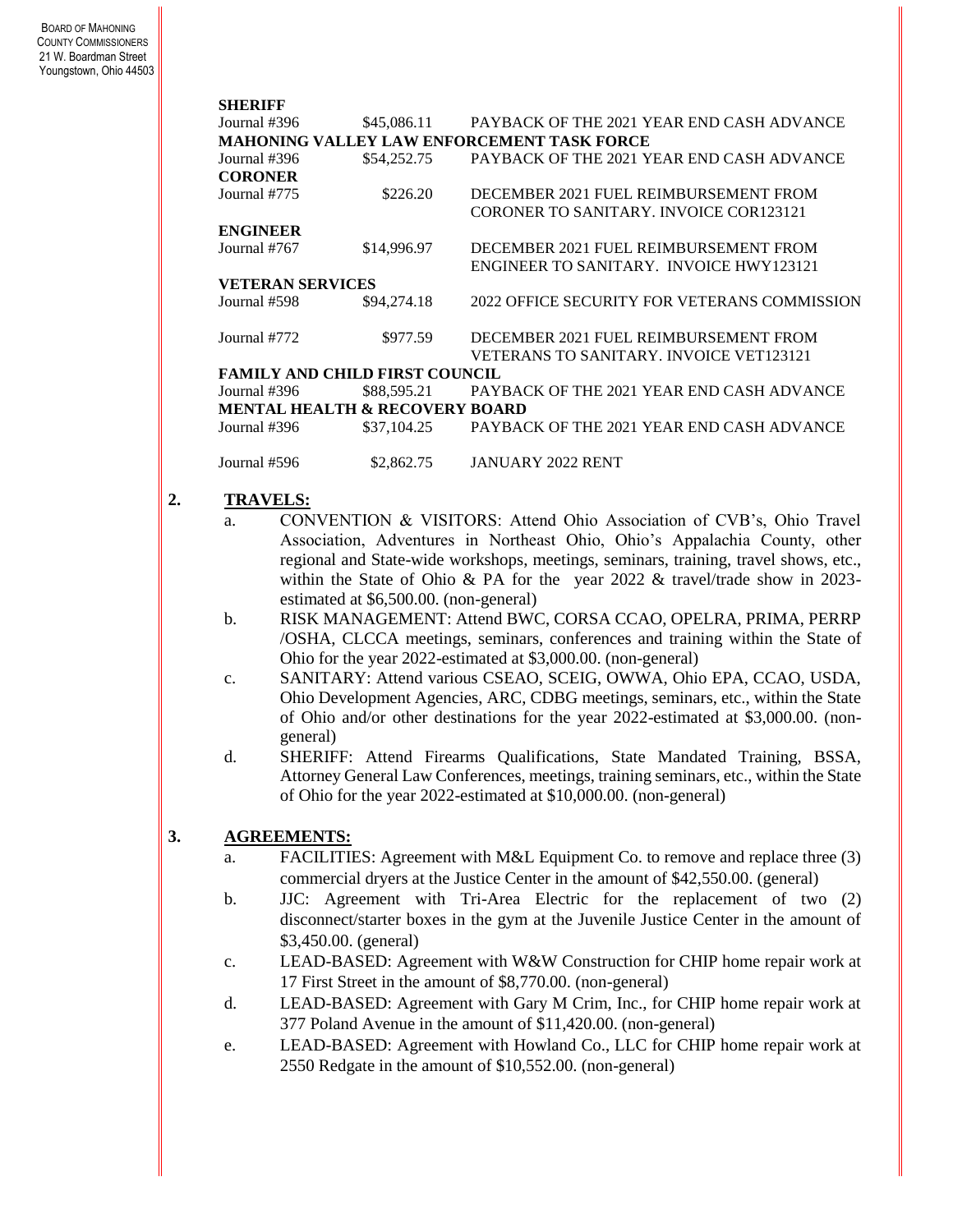# **4. CHANGE ORDERS:**

- a. COMMISSIONERS/OMB: Change Order No. 1 with B&B Contractors & Developers, Inc., for additional work needed for the MCBDD Office Renovations Project in the amount of \$38,201.55. (non-general)
- b. LEAD-BASED: Change Order No. 1 with American Pinnacle Construction for additional work at 3254 Oak Street in the amount of \$550.00. (non-general)

#### **RESOLUTIONS**

| <b>ADDITIONS:</b>          |                |                                                                                                                                          |
|----------------------------|----------------|------------------------------------------------------------------------------------------------------------------------------------------|
| Dept                       | <b>Amounts</b> | <b>Explanation</b>                                                                                                                       |
| <b>COMMISSIONERS</b>       |                |                                                                                                                                          |
| Journal #995               | \$7,907,504.00 | BUDGET ADDITION TO ORG #05001 AMERICAN<br>RESCUE PLAN INCREASE TO CONTRACTUAL<br><b>AGREEMENTS</b>                                       |
| <b>COMMISSIONERS ADMIN</b> |                |                                                                                                                                          |
| Journal #816               | \$132,000.00   | BUDGET ADDITION TO ORG #015010 EMPLOYEE<br>SEPARATION RESERVE INCREASE<br><b>CONTRACTUAL AGREEMENTS</b>                                  |
| Journal #995               | \$885,241.00   | BUDGET ADDITION TO ORG #04015 EMERGENCY<br>RENTAL ASSISTANCE INCREASE TO CONTRACT-<br><b>UAL AGREEMENTS</b>                              |
| <b>SANITARY ENGINEER</b>   |                |                                                                                                                                          |
| Journal #878               | \$250,814.00   | BUDGET ADDITION TO PROJECT #06066 MEAN-<br>DER WWTP- CONVEYOR SYSTEM FOR REPLACE-<br>MENT IMP 523 INCREASE GENERAL<br><b>CONTRACTING</b> |
| <b>PROBATION</b>           |                |                                                                                                                                          |
| Journal #387               | \$229,300.00   | BUDGET ADDITION TO ORG #1450010 COUNTY<br>COURTS SPECIAL PRJ INCREASE OPERATING<br>2022 OPERATING BUDGET                                 |
| Journal #389               | \$139,719.00   | BUDGET ADDITION TO ORG #1350520 PROBA-<br>TION SERVICES ADMIN INCREASE PERSONNEL<br>2022 PERSONNEL BUDGET 2022                           |
| Journal #393               | \$62,150.00    | BUDGET ADDITION TO ORG #1350520 PROBA-<br>TION SERVICES ADMIN INCREASE OPERATING<br>2022 OPERATING BUDGET                                |
| Journal #394               | \$12,000.00    | BUDGET ADDITION TO ORG #1435010 COUNTY<br>COURTS MEDIATION INCREASE PROFESSIONAL<br>SERVICES 2022 OPERATING BUDGET                       |
| <b>COMMON PLEAS</b>        |                |                                                                                                                                          |
| Journal #859               | \$18,750.00    | BUDGET ADDITION TO GRANT #2903B MENTAL<br>HEALTH COURT PROGRAM FY21 INCREASE<br><b>MATERIALS AND SUPPLIES</b>                            |
| Journal #887               | \$5,000.00     | BUDGET ADDITION TO ORG #1415575 COMMON<br>PLEAS IT PROJECTS INCREASE PROFESSIONAL<br><b>SERVICES</b>                                     |
| Journal #937               | \$500.00       | BUDGET ADDITION TO ORG #1410575 COMMON<br>PLEAS SPECIAL PROJECTS INCREASE<br><b>MATERIALS &amp; SUPPLIES</b>                             |
| Journal #939               | \$9,999.00     | BUDGET ADDITION TO ORG #1415575 COMMON<br>PLEAS IT PROJECTS INCREASE PRINTER/COPIER<br>MAINTENANCE AGREEMENT                             |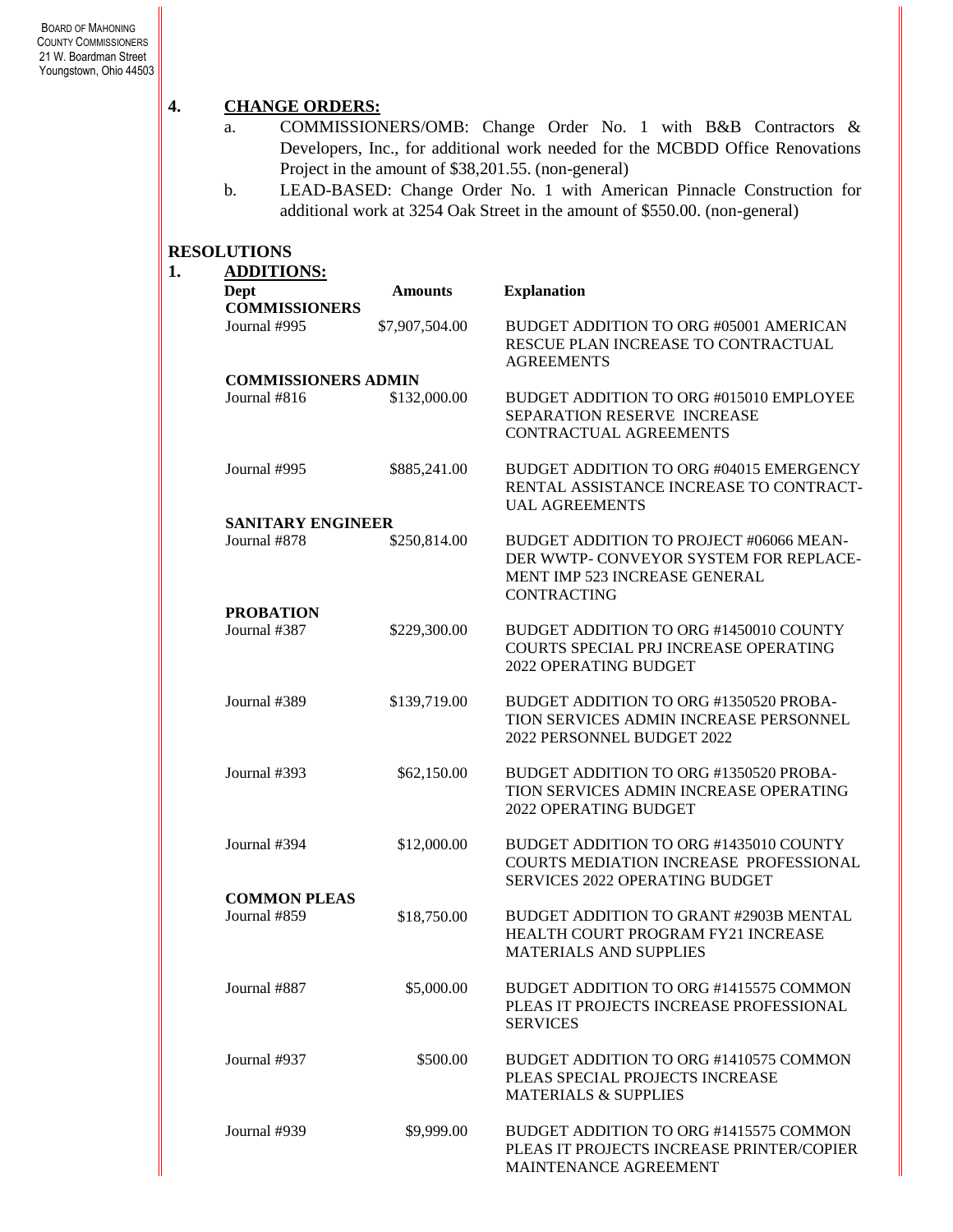| <b>ENGINEER</b>        |                                           |                                                                                                                                                                                                                                                                                                                                                                                                                                                                                                                                                                                                                                                                                                                                                                                                                                                                                                   |
|------------------------|-------------------------------------------|---------------------------------------------------------------------------------------------------------------------------------------------------------------------------------------------------------------------------------------------------------------------------------------------------------------------------------------------------------------------------------------------------------------------------------------------------------------------------------------------------------------------------------------------------------------------------------------------------------------------------------------------------------------------------------------------------------------------------------------------------------------------------------------------------------------------------------------------------------------------------------------------------|
| Journal #979           | \$363,872.00                              | <b>BUDGET ADDITION TO PROJECT #80089</b><br>WESTERN RESERVE WIDENING, PROJECT #80052<br>SOUTH AVENUE SAFETY UPGRADE PROJECT<br>#80096 MAHONING AVENUE RESURFACING<br><b>INCREASE OPERATING</b>                                                                                                                                                                                                                                                                                                                                                                                                                                                                                                                                                                                                                                                                                                    |
| Journal #983           | \$2,804,904.00                            | BUDGET ADDITION TO ORG #1100880 MVGT<br>ENGINEER ROADS AND BRIDGE ORG #1100801<br>MVGT ADMINISTRATION INCREASE PRINTER<br>/COPIER MAINTENANCE AGREEMENT, CAPITAL<br>IMPROVEMENTS PROJECTS, ROAD MATERIALS,<br>PRINCIPAL BONDS AND MATCHING SHARE                                                                                                                                                                                                                                                                                                                                                                                                                                                                                                                                                                                                                                                  |
| Journal #989           | \$363,692.00                              | BUDGET ADDITION TO ORG #1111800 ENGINEER<br>PERM LICENSE TAX INCREASE EQUIPMENT,<br>CAPITAL IMPROVEMENT PROJECTS                                                                                                                                                                                                                                                                                                                                                                                                                                                                                                                                                                                                                                                                                                                                                                                  |
|                        | <b>MENTAL HEALTH &amp; RECOVERY BOARD</b> |                                                                                                                                                                                                                                                                                                                                                                                                                                                                                                                                                                                                                                                                                                                                                                                                                                                                                                   |
| Journal #997           | \$501,074.75                              | BUDGET ADDITION TO GRANT #2803T SFY 22-<br>PREVENTION AND WELLNESS INCREASE<br>PREVENTION SERVICES, GRANT #28032 SFY22-<br>STATE PER CAPITA INCREASE TREATMENT<br>SERVICES, GRANT #2203G SFY22- BHCJ LINK-<br>AGES INCREASE CONTRACTUAL AGREEMENTS,<br>GRANT #2815J SFY22- GAMBLING ADDICTION-<br>PREVENTION INCREASE TREATMENT SERVICES<br>AND PREVENTION SERVICES, GRANT #2803U<br>SFY22- CRISIS FLEX INCREASE CONTRACTUAL<br>AGREEMENTS, GRANT #2803V SFY22- CRISIS<br>INFRASTRUCTURE INCREASE CONTRACTUAL<br>AGREEMENTS, GRANT #22042 SFY22-MH BLOCK<br>GRANT INCREASE CONTRACTUAL AGREE-<br>MENTS, GRANT #28022 SFY22- FEDERAL PER<br>CAPITA INCREASE TREATMENT SERVICES AND<br>SERVICES, GRANT #28202 SFY22- YOUTH LED<br>INCREASE CONTRACTUAL AGREEMENT, GRANT<br>#28122 SFY22- MERIDIAN WOMENS INCREASE<br>CONTRACTUAL AGREEMENTS, GRANT #28112<br><b>INCREASE CONTRACTUAL AGREEMENTS</b> |
| Journal #997           | (\$19,576.00)                             | BUDGET DECREASE TO GRANT #2217L SFY 22-<br>RECOVERY HOUSING GRANT #2833B SFY 22-MH<br>COURT DECREASE CONTRACTUAL<br><b>AGREEMENTS</b>                                                                                                                                                                                                                                                                                                                                                                                                                                                                                                                                                                                                                                                                                                                                                             |
| <b>DATA PROCESSING</b> |                                           |                                                                                                                                                                                                                                                                                                                                                                                                                                                                                                                                                                                                                                                                                                                                                                                                                                                                                                   |
| Journal #909           | \$990,589.00                              | BUDGET ADDITION TO PROJECT #98001<br>INFORMATION TECHNOLOGY, PROJECT #98004<br>DATA EQUIPMENT AND SOFTWARE, PROJECT<br>#98005 FIBER & NETWORK INFRASTRUCTURE,<br>PROJECT #98006 DIGITAL CAMERA STORAGE,<br>PROJECT #98007 COUNTY PC REFRESH, PROJECT<br>#98012 IT PHONE SYSTEM REFRESH, PROJECT<br>#98013 DATA CENTER SERVERS/STORAGE<br><b>INCREASE DATA EQUIPMENT</b>                                                                                                                                                                                                                                                                                                                                                                                                                                                                                                                           |